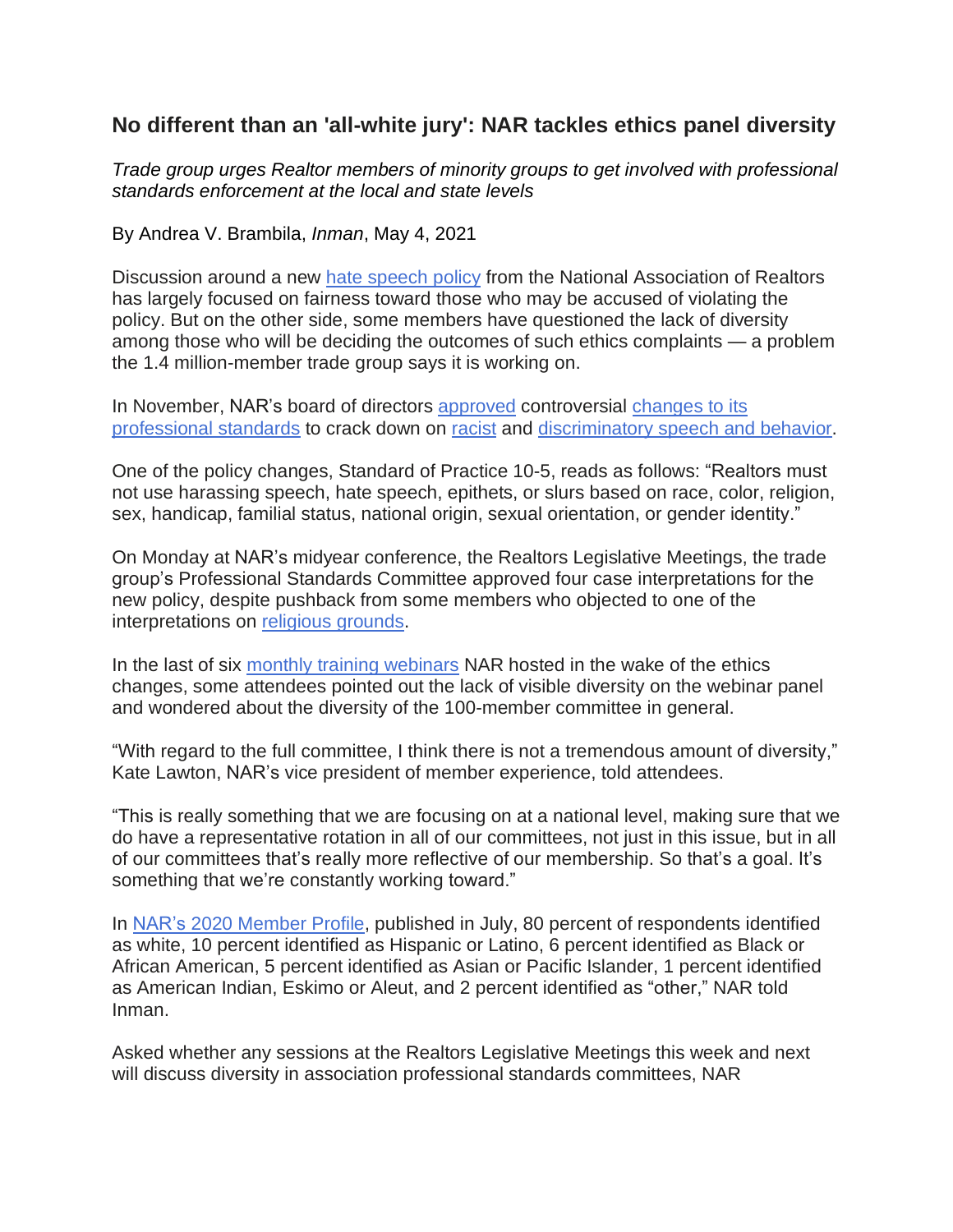spokesperson Troy Green told Inman there isn't any discussion specifically geared toward the makeup of such committees.

"However, NAR members are working on putting forth a strategic direction to foster more inclusiveness and diverse participation in governance committees at local, state, and national levels," Green said via email.

#### **No different than an 'all-white jury'**

Matt Difanis, chair of the committee's Professional Standards Interpretations and Procedures Advisory Board, said the group was "painfully aware" of its lack of diversity and noted that the national committee is composed of volunteer members who first serve on their state or local association professional standards committees.

"This really requires that state and local leaders proactively work to recruit more inclusive groups of volunteers, and make sure to ensure that members of color are not exclusively stacked up in diversity, fair housing or other committees concerned with DEI [diversity, equity and inclusion]," Difanis said.

"NAR's Pro Standards [Committee] cannot get more inclusive without states and locals doing so first."

"It is important to not only be recruiting volunteers that don't look like the people that you see here right now, but it's doubly important that we make sure that those volunteers are not stacked up in a handful of stereotypical committees, which ends up doing the organization a disservice and ends up doing a disservice to those volunteers of color that we get involved," Difanis added.

He referenced concerns "going back years" about all-white ethics hearing panels, similar to concerns about all-white juries in society in general.

"There's this concern [that] an all-white panel, if you have members of color that are the parties, is going to immediately lose credibility before anyone's uttered the first word at a hearing, no different than a Black party in a criminal matter being judged by an allwhite jury of their peers," Difanis said. "We know that's a big deal."

He noted that, due to the pandemic and more local associations handing off pro standards enforcement to state associations, more hearings are held virtually, "which means we have a bigger, more diverse pool of volunteers who don't necessarily have to drive across their state for hearings."

"We take all of that very seriously, and I cannot wait until the time in the near future, when groups and panels like this will have a greater variety of complexions," he added.

### **'Please get involved'**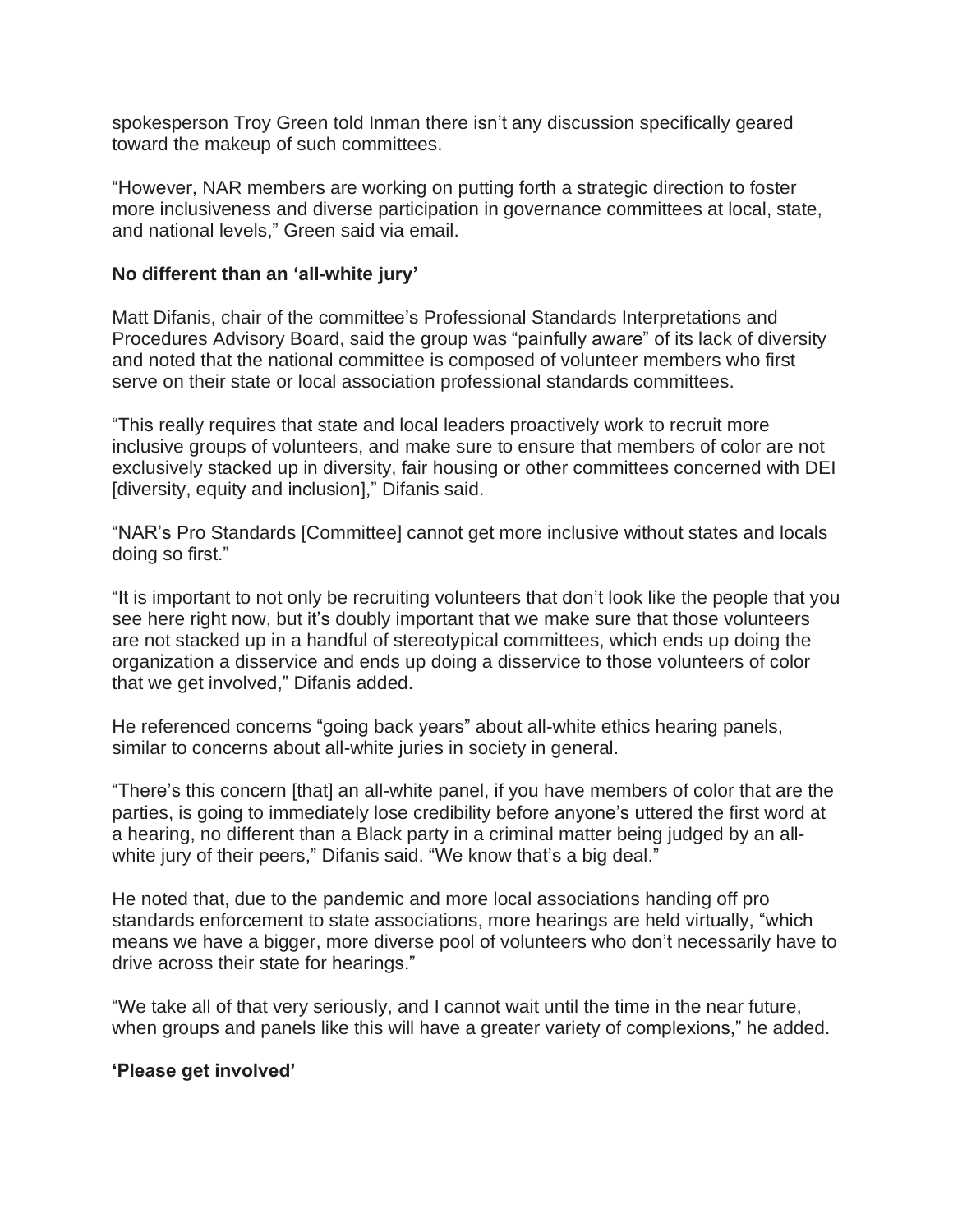Difanis said the advisory board was made up of perhaps 20 percent or 25 percent nonwhite individuals as well as members of other minority groups, "so we're way more diverse than we used to be."

Still, Difanis said increasing the committee's diversity was "an obsession" and encouraged members that don't "look like me" — which he clarified didn't just mean by race or gender but also LGBTQ status and disability status — to get involved with professional standards locally.

"While it is very, very important to get a more inclusive-looking group that better reflects the inclusivity of the members that we serve, you can't land on NAR's full pro standards committee or 'Interps' advisory board right away," Difanis said.

"You really have to have some prerequisite experience. So if you're somebody who doesn't have any experience yet, please, please, please get involved at your local or state pro standards level because even a couple of years of experience as a volunteer there can get you what you need so that we can take advantage of your skills."

While there are requirements to join an NAR committee, anyone has standing to file a complaint under the Realtor Code of Ethics, Difanis reminded attendees, pleading with them not to make someone targeted by discrimination be the person to have to file a complaint.

"Please be brave," he said. "Be bold. If there's something that needs to stop, if there's something that needs to be sanctioned, the only way that that's going to happen is to take action."

"10-5 offers an opportunity for people to be allies," he added. "Don't put the burden on the person who is the victim of the discrimination to carry that torch. Wherever possible, be an ally. Don't make the person who's already suffering as the victim of the discrimination be the person that bears the burden of the enforcement."

#### **How many all-white ethics panels?**

How many professional standards committees and ethics hearing panels of local associations are all-white? NAR does not know because it does not track the demographic information of local association ethics enforcement volunteers, NAR spokesperson Mantill Williams told Inman via email.

"NAR does not ask committee applicants to identify their membership in every protected class under state and federal law or the NAR Code of Ethics," Williams said.

"We remain committed, however, to ensuring the leadership experience at the national level is inclusive of the diverse viewpoints and perspectives of NAR's 1.4 million members through targeted efforts to improve our engagement with new members and our ongoing work with various multicultural real estate groups.